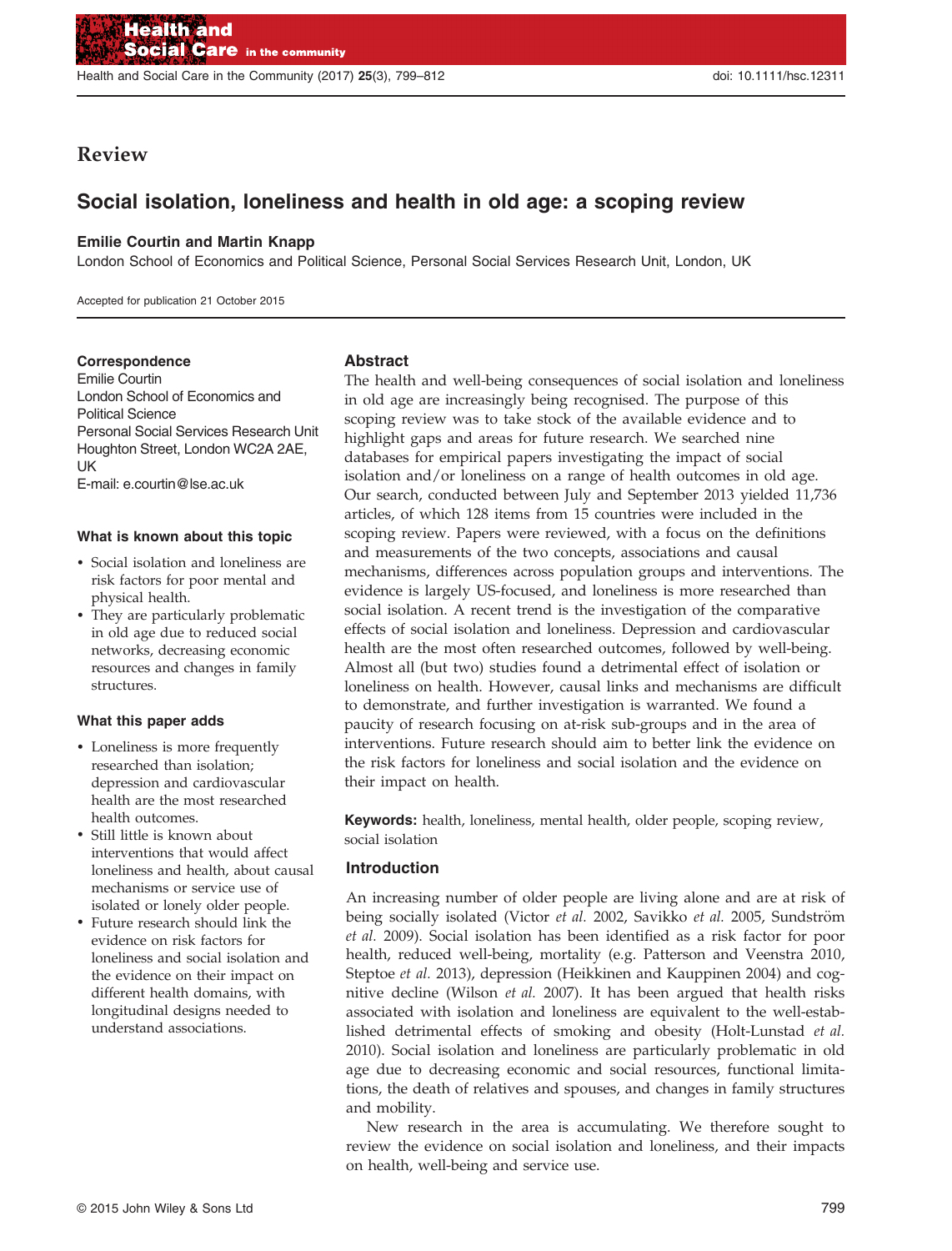Our review addresses two research questions: (i) What evidence exists on the relationships between isolation, loneliness and health? (ii) What are the limitations and gaps in the evidence base? We address these two questions by scoping the literature. We focus on recent findings about the associations between social isolation and poorer health and well-being outcomes, differential effects across population groups, as well as the methodological challenges associated with the design and evaluation of interventions aimed at reducing or addressing the consequences of isolation.

### Methods

We followed the five-stage methodological framework for scoping studies suggested by Arksey and O'Malley (2005): (i) identify the research question; (ii) identify relevant studies; (iii) select studies; (iv) chart the data; and (v) collate, summarise and report the results. The stages of the review are detailed below, with steps 4 and 5 conflated together.

### Identifying the research question

As stated above, this review is guided by two research questions: (i) What evidence exists on the relationships between isolation, loneliness and health? (ii) What are the limitations and gaps in the evidence base? Definitions of both social isolation and loneliness have been debated (Nummela et al. 2011, Giuli et al. 2012). For example, social isolation is often defined as the lack of integration of individuals in their social environment. However, recent research has distinguished specific components of isolation in old age (e.g. quality of relationships), with implications for measurement of social isolation (Cornwell and Waite 2009). We did not predefine social isolation or loneliness as we wanted to compare the definitions and associated measurements in the literature as part of our review. Given our purpose, a broad range of health outcomes was also included.

### Identifying relevant studies

The scoping review identified, retrieved and evaluated information from empirical peer-reviewed articles that examined the impacts of isolation and/or loneliness on physical and mental health. We focused on studies published between 2000 and 2013. This timeframe was selected as it closely parallels that of recently published reviews of interventions aimed at reducing loneliness and isolation in old age (e.g. Hagan et al. 2014). Our study differs from previous reviews in that we focus on the impact of isolation and loneliness on health in old age in particular.

We searched nine databases between July and September 2013 (PubMed, SCOPUS, PsycINFO, Medline, International Bibliography of Social Sciences, Public Affairs Information Service, EconLit, and from the Thomson Reuters Web of Knowledge platform, Web of Science and Current contents connect).

We used a combination of search terms related to our population group of interest, social isolation and loneliness, and a broad range of physical and mental health outcomes (Table 1).

### Selecting studies

Only empirical papers with an English language abstract were included. Because the aim of the scoping was to describe the breadth of relevant research, we did not exclude studies based on the same sample of respondents. We considered all types of research design.

We applied the following exclusion criteria at two stages of study selection (screening by title and abstract, and full text):

- Studies focusing on countries other than Western Europe and USA;
- Studies focusing on issues other than social isolation and loneliness;
- Studies not assessing physical or mental health outcome(s);
- Editorials, letters, book reviews;
- Studies covering population groups other than older people (defined here as people aged 50 and over).

Figure 1 summarises the selection process. The search yielded 11,736 articles (11,392 through the nine databases and 344 through a selection of websites). When duplicates were removed there were 5342 references, of which 94% were excluded based on screening of the title and abstract. Full texts of the remaining 288 papers were accessed. Of these papers, 156 articles (54%) were excluded. One hundred and twenty-eight articles were included in the scoping review.

Table 1 Keywords and search terms employed in the database searches

| Population or<br>target group                                                                          | Issue                                                    | Health outcome                                                                                                                    |
|--------------------------------------------------------------------------------------------------------|----------------------------------------------------------|-----------------------------------------------------------------------------------------------------------------------------------|
| Aged<br>Ageing<br>Ageing<br>Senior<br>Elderly<br>Elder people<br>Old age<br>Older people<br>Old people | I oneliness<br>Isolation<br>Social isolation<br>Solitude | Health<br>Physical health<br>Mental health<br>Mental health problems<br>Mental disorder<br>Well-being<br>Well-being<br>Depression |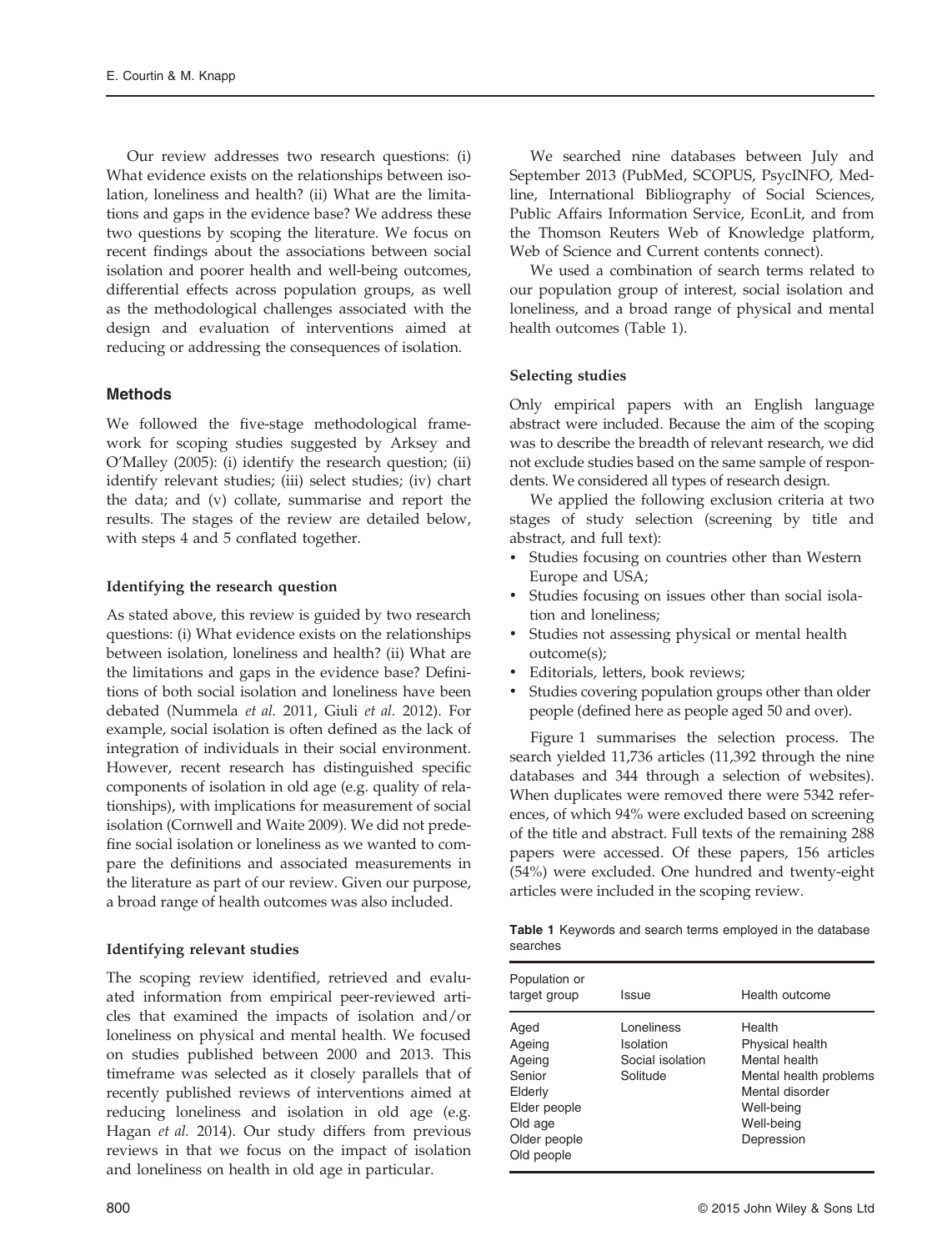

Figure 1 Flow chart of the search strategy and results.

### Charting the data, summarising and reporting the findings

We used the 'narrative review' approach to collect similar information on all studies (Pawson 2002). We recorded information on first author, year of publication, study objectives, type of data and research design, study setting, sample size, issue studied, measurement of isolation or loneliness, health outcome, population group and main findings.

# **Results**

### Study context

Research on the impact of social isolation and loneliness on health constitutes a large and growing body of literature, with 54% of the included articles published between 2010 and 2013 (Figure 2).

Table 2 presents the main characteristics of the 128 studies. The papers spanned 15 countries. Half focused on the USA, followed by the UK and the Netherlands. Loneliness and social isolation attract multidisciplinary attention. First authors' disciplines included medicine, psychology, epidemiology, public health and nursing.

#### Study design

Half the studies collected primary data. The vast majority used a quantitative approach, with only 5% being qualitative and 3% using mixed methods. Over half of the studies used samples representative of the population.

#### Definitions and measurements

Just over half of the 128 studies included a formal definition of isolation or loneliness, mostly the latter.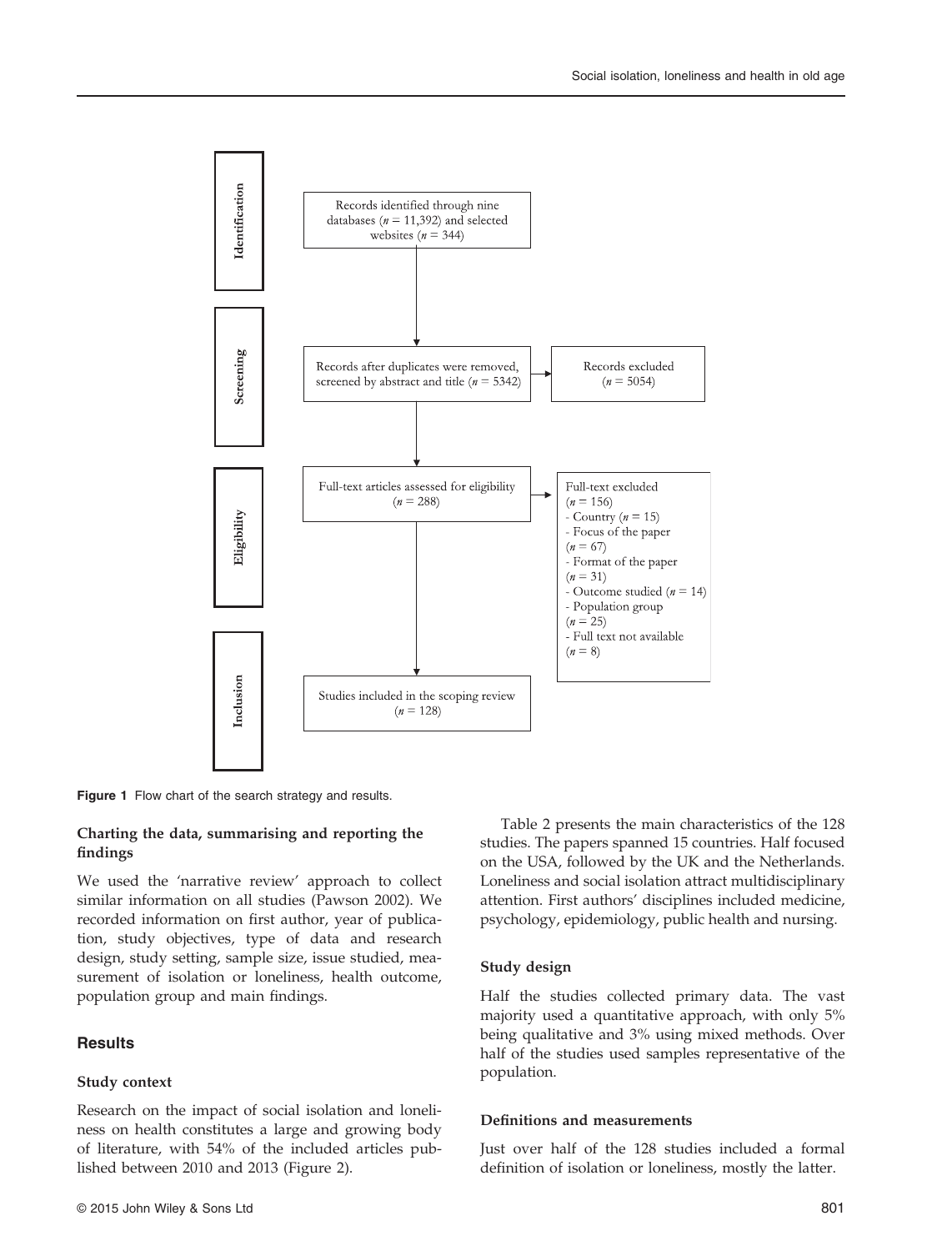

Figure 2 Number of studies included in the scoping review, by year of publication.

First, the concept of loneliness was usually defined as an undesirable subjective experience, related to 'unfulfilled intimate and social needs' (Peplau and Perlman 1982). The notion was often considered as unidimensional as only 23% of studies on loneliness contrasted different dimensions, such as sense of belonging or the nature of discrepancies between experienced and expected relationships (e.g. Martina and Stevens 2006); or between social and emotional loneliness (e.g. Dong et al. 2012, Drageset et al. 2013a, b). We found a variety of measures (Table 3). Seventeen studies used a single-item question on loneliness. More complex measures have also been introduced. Most studies (47%) used the UCLA Loneliness scale (Russell 1996) or its shorter revised version. Although most studies using this scale focused on the USA, it was also used by the studies based on the English Longitudinal Survey of Ageing (e.g. Shankar et al. 2011). Seven studies used the de Jong Gierveld scale (1987) – specifically designed to measure loneliness in old age.

Second, in the area of social isolation, most papers defined the notion as a unidimensional concept, i.e. an objective measure of the number of contacts with family and friends. Only a few studies considered isolation as a multidimensional concept, adding the

| Variable                                    | Number of studies | Percentage<br>of studies |  |  |  |
|---------------------------------------------|-------------------|--------------------------|--|--|--|
| Study context                               |                   |                          |  |  |  |
| Country of the first author*                |                   |                          |  |  |  |
| <b>USA</b>                                  | 65                | 51                       |  |  |  |
| UK                                          | 10                | 8                        |  |  |  |
| Netherlands                                 | 9                 | $\overline{7}$           |  |  |  |
| Discipline of the first author <sup>†</sup> |                   |                          |  |  |  |
| Medicine                                    | 24                | 18                       |  |  |  |
| Psychology                                  | 19                | 15                       |  |  |  |
| Public health                               | 15                | 12                       |  |  |  |
| Epidemiology                                | 15                | 12                       |  |  |  |
| Nursing                                     | 13                | 10                       |  |  |  |
| Study setting                               |                   |                          |  |  |  |
| Community-based                             | 114               | 90                       |  |  |  |
| Facility-based                              | 14                | 10                       |  |  |  |
| Sample size                                 |                   |                          |  |  |  |
| Minimum                                     | 6                 |                          |  |  |  |
| Median                                      | 430               |                          |  |  |  |
| Maximum                                     | 44,573            |                          |  |  |  |
| Type of data                                |                   |                          |  |  |  |
| Primary data                                | 65                | 51                       |  |  |  |
| Secondary data                              | 63                | 49                       |  |  |  |
| Study design                                |                   |                          |  |  |  |
| Case-control                                | 1                 | 1                        |  |  |  |
| Controlled before and after                 | 2                 | 2                        |  |  |  |
| Cross-sectional                             | 68                | 52                       |  |  |  |
| Longitudinal                                | 42                | 33                       |  |  |  |
| Mixed methods                               | 4                 | 3                        |  |  |  |
| Other                                       | 1                 | 1                        |  |  |  |
| Qualitative                                 | 6                 | 5                        |  |  |  |
| Randomised control trial                    | 4                 | 3                        |  |  |  |

Table 2 Overview of the studies characteristics

\*Only the first three countries with the highest number of publications are reported here.

† Only the first five disciplines with the highest number of publications are reported.

notion of quality of relationships (e.g. Cornwell and Waite 2009, Ha and Ingersoll-Dayton 2011). Measurement of social isolation was heterogeneous. Most studies used an ad hoc index composed of measures of marital status, household composition and number of friends and relatives (e.g. Coyle and Dugan 2012, Stafford et al. 2013), and counts of meetings with relatives (e.g. Tilvis et al. 2012). A few studies included a previously developed scale such as the Berkman– Syme Social Network Index (Michael et al. 2001, Eng et al. 2002, Rodriguez et al. 2011) or the Duke Social Support Index (Hastings et al. 2008, Parsons et al. 2013).

#### Focus of the studies

Half the studies included in the scoping review aimed at describing the association between isolation or loneliness and a health outcome. A quarter investi-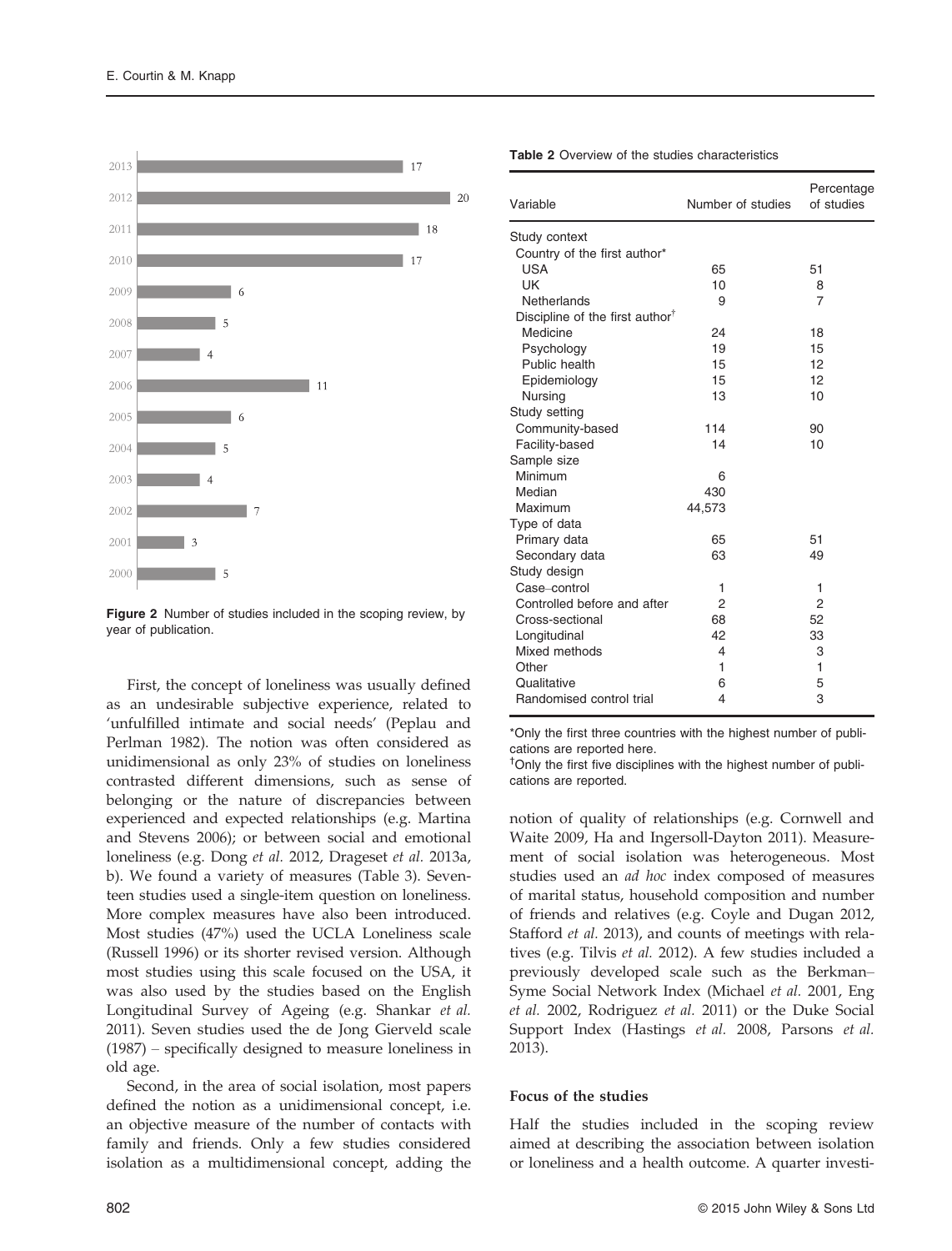| Measure                                                   | Authors                       | Description                                                                                                                                    | Examples of studies using this measure                                                                                                                                                                                                                                                                                                                                                                                                                                                                                                                                                                                                   |
|-----------------------------------------------------------|-------------------------------|------------------------------------------------------------------------------------------------------------------------------------------------|------------------------------------------------------------------------------------------------------------------------------------------------------------------------------------------------------------------------------------------------------------------------------------------------------------------------------------------------------------------------------------------------------------------------------------------------------------------------------------------------------------------------------------------------------------------------------------------------------------------------------------------|
| <b>UCLA Loneliness</b><br>scale or its revised<br>version | Russell<br>(1996)             | Twenty-item scale, with<br>each item rated from 1<br>(never) to 4 (often). A<br>number of studies use a<br>shorter revised version<br>(R-UCLA) | Beeson (2003); Cacioppo et al. (2002) Cacioppo et al.<br>(2006, 2010); Grov et al. (2010); Hackett et al. (2012);<br>Hawkley et al. (2006, 2010a,b); Kahlbaugh et al. (2011);<br>Krause-Parello (2008, 2012); Luo et al. (2012); Nezlek et al.<br>(2002); Ong et al. (2012); Perissinotto et al. (2012); Poulin<br>et al. (2012); Routasalo et al. (2009); Shankar et al.<br>(2011, 2013); Sorkin et al. (2002); Steptoe et al. (2004, 2013);<br>Theeke et al. (2012); Theeke and Mallow (2013);<br>VanderWeele et al. (2011, 2012); Zebhauser et al. (2013);<br>Fessman and Lester (2000); Adams et al. (2004); Norman<br>et al. (2013) |
| De Jong Gierveld<br>scale                                 | de Jong<br>Gierveld<br>(1987) | Eleven-item scale,<br>combining emotional and<br>social loneliness                                                                             | Alma et al. (2011); Jongenelis et al. (2004); La Grow et al.<br>(2012); Martina and Stevens (2006); Newall et al. (2013);<br>Wilson et al. (2007); Han and Richardson (2010)                                                                                                                                                                                                                                                                                                                                                                                                                                                             |
| Single item                                               |                               | Item from the CES-D<br>scale of depressive<br>symptoms<br>Item on the frequency of<br>feelings of loneliness                                   | Ayalon and Shiovitz-Ezra (2011); Beeson et al. (2000);<br>O'Luanaigh et al. (2011, 2012); Tiikkainen and Heikkinen<br>(2005); Kvaal et al. (2013); Theeke (2010b).<br>Conroy et al. (2010); Holmen and Furukawa (2002); Losada<br>et al. (2012); Nummela et al. (2011); Park et al. (2013);<br>Patterson and Veenstra (2010); Paul et al. (2006); Stephens<br>et al. (2010, 2011); Tilvis et al. (2011); Holwerda et al. (2012)                                                                                                                                                                                                          |

Table 3 Most commonly used measures of loneliness

Adapted from O'Luanaigh and Lawlor (2008).

gated at-risk population groups and 15% looked at the mediating effects of isolation or loneliness between stress and health (Lefrançois et al. 2000, Paul et al. 2006, Aanes et al. 2010), between depression and health (Bisschop et al. 2004, Wang et al. 2006), or between alcohol consumption and all-cause mortality (Greenfield et al. 2002). Describing or evaluating an intervention was the aim of 7% of studies. The level of health service use of isolated older people was investigated in 2% of papers. A similar proportion of papers described the health of isolated older people. In terms of the issue studied, 53% of the 128 papers focused on loneliness and 21% on social isolation.

#### Associations with health outcomes

A wide range of health outcomes was examined (Table 4). Overall, we found a balance between mental health and physical health. Across the 128 studies, only two did not find a negative association between social isolation or loneliness and health (Wattanakit et al. 2005, Wilby 2011). It should be noted that a number of studies looked at the impact of isolation and loneliness on biomarkers such as cortisol levels or C-reactive protein (a marker of systemic infection) (10 studies in total; 80% published between 2010 and 2013).

The most commonly studied outcome was depression, followed by cardiovascular health. We report here findings for these two outcomes only (Table 5). We chose this focus because depression and cardiovascular are major contributors to the burden of disease in old age (Marengoni et al. 2008).

In our sample, 75% of studies on depression looked at loneliness, whereas 72% of studies on cardiovascular health investigated social isolation. Important variations were also found in terms of study design. Only 25% of papers investigating depression used longitudinal data, compared to almost half of the studies focused on cardiovascular health. Further details of these studies are provided in Appendix S1.

Out of the 32 papers on depression, 25 looked at its association with loneliness. A difficulty is that the two concepts are overlapping, and loneliness may be a symptom of depression. However, recent literature has found depression and loneliness to be separate entities (Stek et al. 2005). The evidence reviewed clearly shows that loneliness is an independent risk factor for depression in old age (Alpass and Neville 2003, Adams et al. 2004, Paul et al. 2006, Theeke et al. 2012). Longitudinal research has confirmed these findings: loneliness is an independent risk factor for depression, controlling for a number of covariates such as demographic characteristics, marital status, social isolation and psychosocial risk factors (Cacioppo et al. 2010). Gender differences were also consistently reported. For instance, the detrimental effect of living alone on depression was more often due to loneliness for men than for women (Park et al. 2013).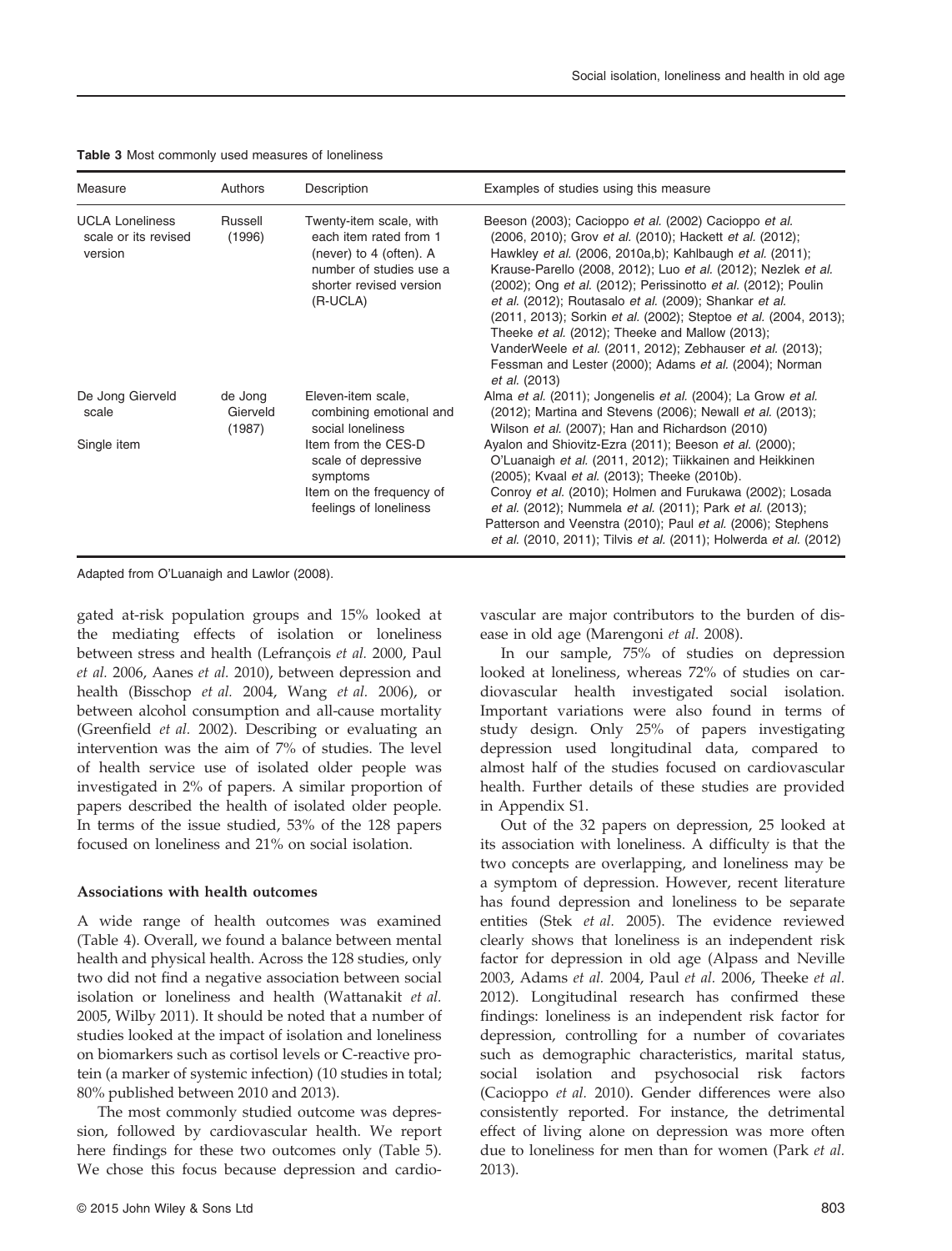#### Table 4 Health outcomes studied<sup>\*</sup>

| Outcome                              | <b>Number</b><br>of studies | Percentage<br>of studies |
|--------------------------------------|-----------------------------|--------------------------|
| Depression                           | 32                          | 25                       |
| Cardiovascular health                | 15                          | 13                       |
| Quality of life and well-being       | 15                          | 13                       |
| General health and physical function | 11                          | 9                        |
| <b>Biological measures</b>           | 10                          | 8                        |
| Health and mental health             | 9                           | 7                        |
| Mortality                            | 6                           | 4                        |
| Cognitive function                   | 5                           | 4                        |
| Mental health                        | 4                           | 3                        |
| Dementia                             | 3                           | З                        |
| <b>Disability</b>                    | 2                           | 2                        |
| Stress-related reactions             | 2                           | 2                        |
| Substance abuse                      | 2                           | 2                        |
| Anxiety                              | 1                           |                          |
| Passive death wishes                 | 1                           |                          |
| Physiological processes              | 1                           |                          |
| <b>Diabetes</b>                      |                             |                          |
| Unspecified                          |                             |                          |
| Total                                | 121                         | 100                      |

\*Seven studies on service use and at-risk groups are excluded from this table.

Only three studies investigated the impact of social isolation on depression. Sjoberg et al. (2013) found interesting differences between two Swedish cohorts of older people: frequency and perception of social contacts were related to depressive symptoms in the first cohort but not in the second. A mixedmethod study of chronic depression in older British Pakistani women found that the persistence of depression was partly explained by social isolation (Gask et al. 2011). Interestingly, one of the two studies which did not find an association between isolation and health focused on depression: Wilby (2011) found that depressed older people were not socially isolated but were on the contrary more likely to report contacts than non-depressed respondents. To explain these findings, the authors emphasised the need to better understand the quality and meaning of different types of social relations in old age.

Cardiovascular health was the focus of 13% of the studies included in the review. Social isolation has been consistently found to be associated with coronary artery disease (Brummett et al. 2001), chronic heart failure (Friedmann et al. 2006), congestive heart failure (Murberg 2004) and hospitalisation due to heart failure (Cene et al. 2012). In addition, two studies researched the impact of loneliness on cardiovascular health. Both reported that loneliness was associated with cardiovascular risk factors (Sorkin et al. 2002, Kamiya et al. 2010). Differences across population groups have not been well-researched to Table 5 Overview of the characteristics of the studies focused on depression and cardiovascular health

|                               | Number<br>of studies | Percentage<br>of studies |
|-------------------------------|----------------------|--------------------------|
| <b>Depression</b>             |                      |                          |
| Study setting                 |                      |                          |
| Community-based               | 27                   | 84                       |
| Facility-based                | 5                    | 16                       |
| Study design                  |                      |                          |
| Cross-sectional               | 18                   | 57                       |
| Longitudinal                  | 8                    | 25                       |
| Mixed methods                 | $\overline{2}$       | 6                        |
| Other                         | $\overline{2}$       | 6                        |
| Qualitative                   | 1                    | 3                        |
| Randomised control trial      | 1                    | 3                        |
| Focus                         |                      |                          |
| Loneliness                    | 26                   | 75                       |
| Social isolation              | 3                    | 16                       |
| Other                         | 2                    | 9                        |
| Outcome measure               |                      |                          |
| CES-D scale or its            | 20                   | 62                       |
| revised version               |                      |                          |
| Geriatric depression scale    | 8                    | 26                       |
| Other scales*                 | 2                    | 6                        |
| DSM-IV medical diagnosis      | 2                    | 6                        |
| Cardiovascular health         |                      |                          |
| Study setting                 |                      |                          |
| Community-based               | 14                   | 94                       |
| Facility-based                | 1                    | 6                        |
| Study design                  |                      |                          |
| Cross-sectional               | 7                    | 47                       |
| Longitudinal                  | 7                    | 47                       |
| Mixed methods                 | 1                    | 6                        |
| Focus                         |                      |                          |
| Loneliness                    | $\overline{2}$       | 14                       |
| Social isolation              | 11                   | 72                       |
| Other                         | $\mathfrak{p}$       | 14                       |
| Outcome measure               |                      |                          |
| Cardiovascular and            | 9                    | 60                       |
| urinary measures <sup>†</sup> |                      |                          |
| Medical diagnosis             | 4                    | 27                       |
| Medical records <sup>‡</sup>  | 2                    | 13                       |
|                               |                      |                          |

\*Other depression scales found in the reviewed literature include for instance the Hamilton Rating Scale for Depression, the Psychiatric Symptom Index or the Zung Depression Scale. † Including the measurement of hypertension and cardiovascular activity, heart failure survival score, cardiac index, arteriography and angiography.

‡ Including reason for hospitalisation and cause of death.

date, but Wang et al. (2005, 2006) did find an association between social isolation and the progression of coronary artery disease, specifically among women.

#### Mechanisms and causal links

Potential mechanisms between isolation, loneliness and health were the focus of 15% of the studies. These depend on the outcome being studied, but a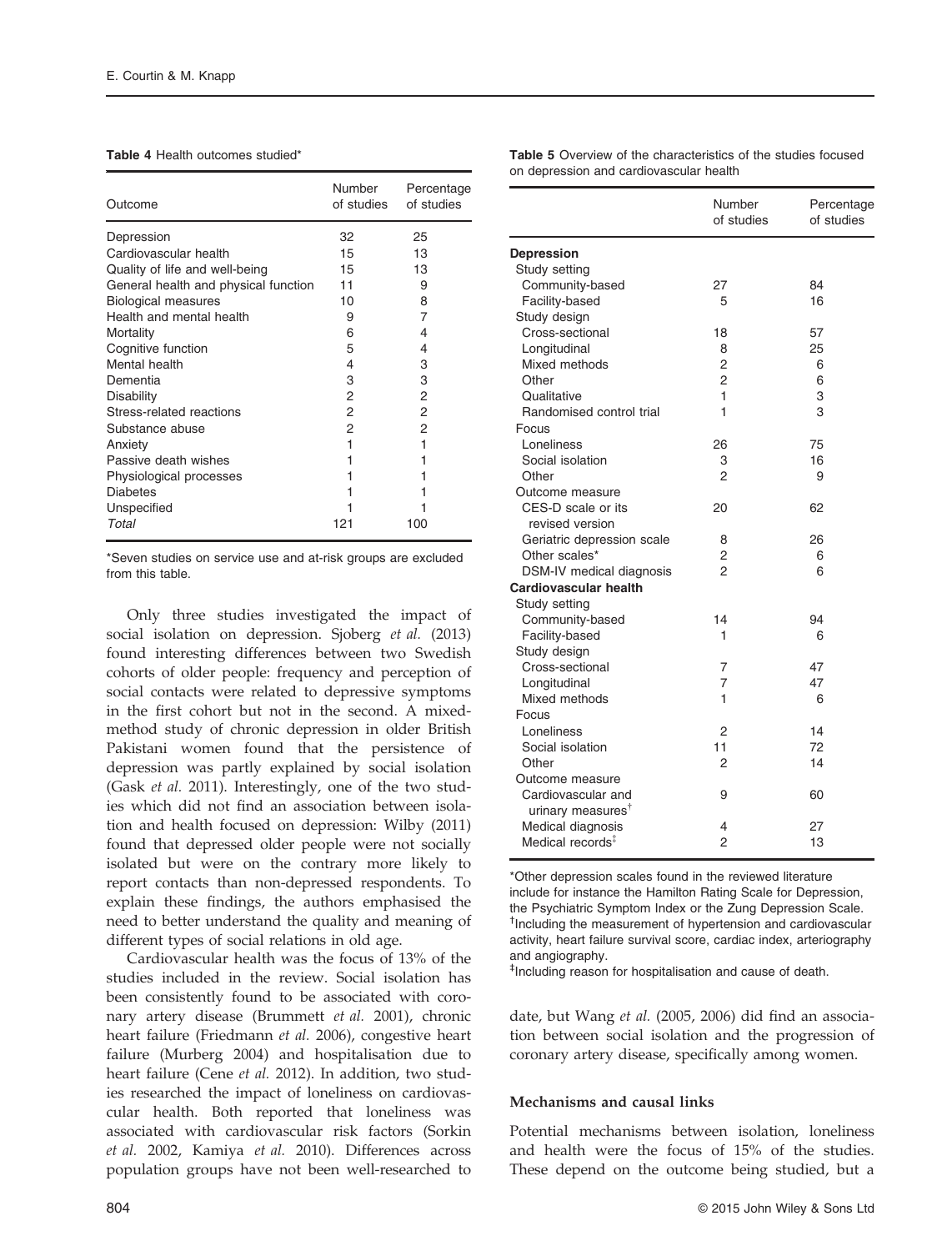number of studies have suggested that health behaviours (Cacioppo et al. 2002, Eng et al. 2002), poorer sleep quality (Cacioppo et al. 2002) and vital exhaustion (Eng et al. 2002) were potential mediators between loneliness and a range of physical health outcomes. Other studies have investigated the role of social mechanisms such as perceived togetherness (Tiikkainen and Heikkinen 2005).

A third of the studies investigated causal links between isolation, loneliness and health. The use of longitudinal data enabled the issue of reverse causality between loneliness, isolation and health to be (partially) addressed. The evidence is mixed. Green et al. (2008) found a cross-sectional association between social networks and cognition and functional status in old age, but not a longitudinal association. Out of 42 studies which used panel data, 23 provided a basis for inference about causal links by using, for instance, a cross-lagged panel analysis (e.g. Cacioppo et al. 2010, Hawkley et al. 2010b, Luo et al. 2012) or by adjusting for health status at baseline (e.g. Michael et al. 2001, Eng et al. 2002, Bisschop et al. 2003, Patterson and Veenstra 2010, Perissinotto, Stijacic Cenzer and Covinsky 2010, Ayalon and Shiovitz-Ezra 2011, Nummela et al. 2011, Holwerda et al. 2012, Udell et al. 2012, Shankar et al. 2013).

The issue of reverse causality was particularly salient in the case of depression. Out of the 32 studies which looked at depression, eight used longitudinal data and implemented appropriate analytical strategies to infer causal links. Again, the findings were mixed. Luo et al. (2012) found that loneliness both affected and was affected by depression and functional limitations over time. Cacioppo et al. (2006) also demonstrated that loneliness and depressive symptoms in old age have strong reciprocal impact. A similar effect has been found between loneliness and subjective well-being in old age (VanderWeele et al. 2012). In contrast, cross-lagged panel analysis showed that loneliness predicted subsequent changes in depression but not vice versa (Cacioppo et al. 2010).

Life course approaches also provided interesting evidence: the detrimental impacts of early trauma on pulse pressure were partially dependent on the level of perceived social isolation in old age, as older adults with low isolation levels did not display a significant association between early trauma and the health outcome (Norman et al. 2013).

### Differential impact of isolation and loneliness

Eleven studies focused on the differential impact of isolation and loneliness, with 75% published since 2010. Among these studies, 54% used longitudinal

data. Although no clear pattern could be discerned due to the small number of studies, mortality and biological processes appeared to be the most commonly studied health outcomes in this area.

To date, results have been mixed. Tilvis et al. (2011, 2012) found that groups of older people who are isolated or lonely only partially overlap and that only loneliness (and not social isolation) was an independent mortality risk factor in old age. Similar findings were reported in the Netherlands: feelings of loneliness rather than social isolation were found to be a major risk factor for increased mortality in older men (Holwerda et al. 2012). Steptoe et al. (2013) reached the opposite conclusion using UK data, as the effects of loneliness in their study on mortality were not independent of the demographic characteristics and health status of the respondents, contrary to the effects of social isolation. Other studies have found that both isolation and loneliness were independent risk factors for a range of health outcomes (Shankar et al. 2011, 2013, Coyle and Dugan 2012).

### Interventions

Associations between social isolation, loneliness and health have received relatively little attention in the intervention literature, and the results of studies were quite modest. There have been studies looking at other outcomes, including a reduction in loneliness itself. We found only nine studies (7%) that evaluated interventions.

The first type of intervention covered was befriending initiatives. One of these programmes – focused on older women – reported success in attracting lonely older people but not in improving the well-being of participants (Martina and Stevens 2006). Different results were found for a club targeting men in a care home, as participants reported a significant reduction in their depression and anxiety levels (Gleibs et al. 2011). A randomised control trial looking at the effects of psychosocial group rehabilitation on social functioning, loneliness and well-being of older people also had mixed results. Routasalo et al. (2009) reported that a large proportion of participants had found new friends via the programme and that their well-being levels increased significantly. However, their loneliness scores were not affected by taking part in the programme, suggesting that there are other mechanisms at play. Similar results were found for group activities. A randomised control trial of a model of restorative home care on physical health and social support showed significant improvements in physical function but no changes in perceived levels of social support (Parsons et al. 2013). Kahl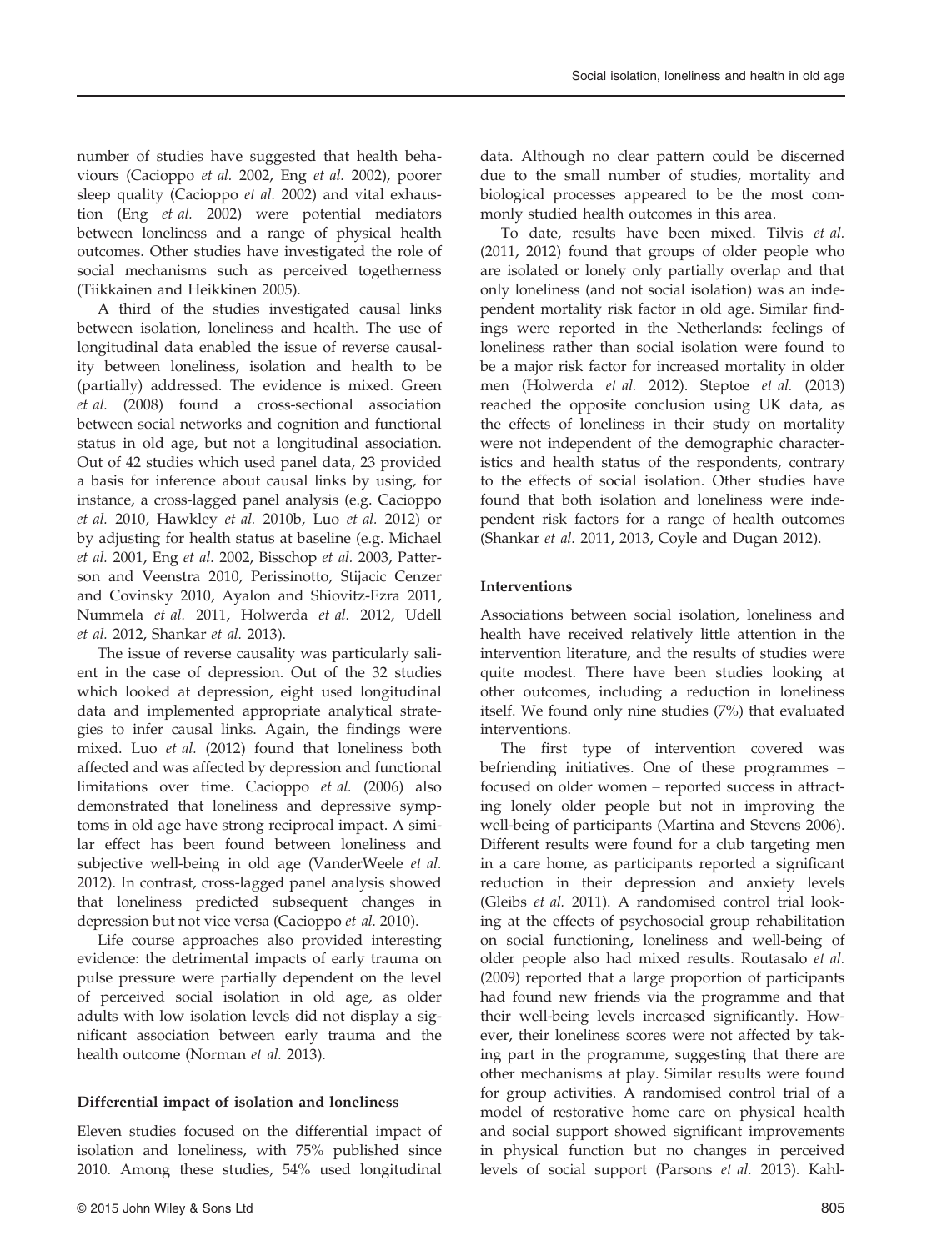baugh et al. (2011) measured the effects of playing console games on physical activities, loneliness and mood: older people who engaged in games reported lower levels of loneliness, but no difference was found with the control group in terms of life satisfaction or physical activity.

Another type of intervention was professionallyled support for isolated carers. Telephone-based support for female carers of people with dementia was found to be associated with lower isolation and depression after 6 months for older carers (Winter and Gitlin 2006).

Finally, a number of promising trials were underway at the time we conducted this review. The Senior Connection programme fosters peer companionship for older adults, with the aim of reducing suicide risk in later life: preliminary results from a randomised control trial suggest that socially disconnected older adults were at considerably higher risk of suicide (Van Orden et al. 2013).

# Service use

We found only three studies that focused on the level of health service use of isolated or lonely older people, only one using longitudinal data. Social isolation was found by Mistry et al. (2001) to predict re-hospitalisation among isolated older American veterans. Burr and Lee (2013) examined the association between social relationships and dental care service use among older adults: older people who exhibit loneliness and are under financial strain were less likely to visit a dentist. Finally, gender differences were reported. Lower levels of isolation and a supportive environment were predictive of receiving preventive home visits for older Danish women but not for their male counterparts (Avlund et al. 2008).

# At-risk groups

One third of the studies included in the scoping review explicitly explored differences across population groups. As reported previously, considerable gender differences are found in terms of the association between isolation, loneliness and health. Twothirds of the papers which looked at differences across population groups focused on gender. The findings were mixed. For example, Zebhauser et al. (2013) found that, although levels of loneliness were equally distributed among men and women in their study, loneliness had a detrimental impact only on the mental health of men. In contrast, another study found that women were more sensitive to the impact of loneliness on biological responses (Hackett et al. 2012). A potential explanation is that men and women experience different types of loneliness, with different impacts on their physical and mental health (Nummela et al. 2011).

Differential effects across age groups were the focus of 16% of the studies. For instance, Ayalon and Shiovitz-Ezra (2011) found that loneliness is a major risk factor for passive death wishes for people aged 50 and over, but that the effect was not noticeable for respondents aged over 75.

In recent years, differences by socioeconomic or ethnic backgrounds have also started to be investigated. For example, a US study found that Hispanic respondents who were socially isolated had a greater risk of increased left ventricular mass compared to isolated older people from other ethnic backgrounds (Rodriguez et al. 2011). Poulin et al. (2012) also showed that the association between perceived support and depression was stronger for elderly American people than for elderly Chinese people.

Finally, a number of studies focused on groups at higher risk of isolation and loneliness and of associated negative health outcomes, including older people who are cancer survivors (Jaremka et al. 2013), unpaid carers (Jaremka et al. 2013), and substance users (Smith and Rosen 2009) who are HIV-positive (Grov et al. 2010) or who have a history of institutionalisation (Smith and Hirdes 2009).

# **Discussion**

We set out to describe the available literature on the relationships between social isolation, loneliness and health outcomes. The research evidence on these associations has significantly expanded since 2000. We found that the majority of the available evidence comes from the USA and has focused on loneliness. It should be noted that a growing number of studies are concerned with the differential impacts of loneliness and isolation on health. The most researched outcomes are depression and cardiovascular health. Almost all studies included in our review found that social isolation and loneliness have detrimental effects on physical and mental health in old age. Although limited in number, longitudinal designs have allowed researchers to investigate potential mechanisms and causal pathways.

Our review highlights a number of gaps in the evidence base. First, a lack of consistency in the definition and measurement of isolation and loneliness considerably limits the comparisons that can be made between studies, and hence the broader conclusions that can be drawn. Isolation and loneliness are multidisciplinary concepts and to date there is no agreement across disci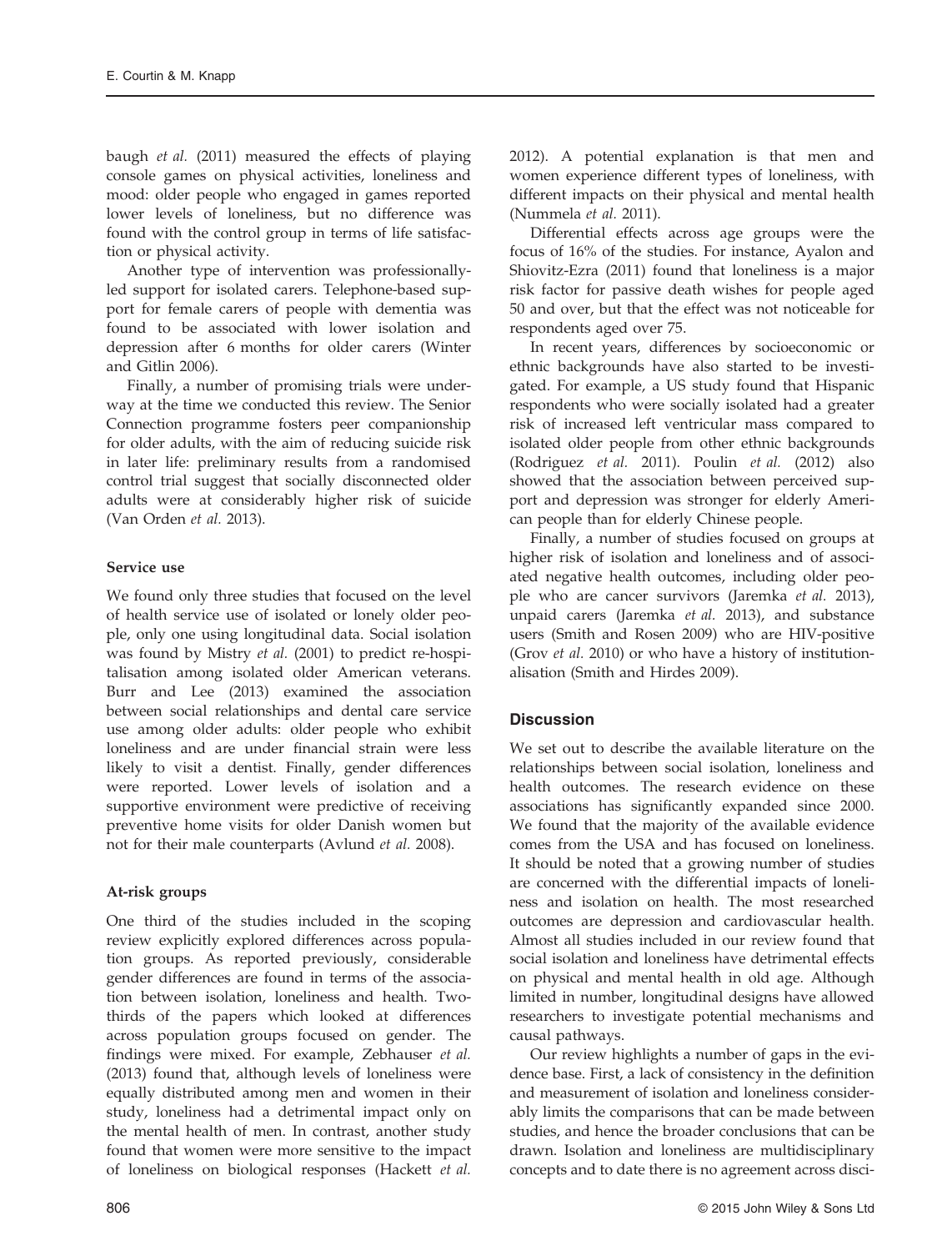lack thereof (e.g. social capital or social network). As noted by Valtorta and Hanratty (2010), this has contributed to the richness of the research findings but potentially limits their usefulness to policy makers and practitioners. Differences in measurements are also problematic. Measures of loneliness, for instance, range from single-item questions to 20-item scales designed to measure different dimensions. Although previous studies have shown that a single-item measure correlates strongly with more sophisticated scales (Victor et al. 2005), recent research has emphasised the importance of contrasting different dimensions of loneliness (Coyle and Dugan 2012). The UCLA and de Jong Gierveld scales are the most commonly used measures of loneliness. A recent assessment of both scales has shown the relative superiority of the de Jong Gierveld scale for the study of middle-aged and older adults (Penning et al. 2013). There are similar debates in relation to social isolation (Cornwell and Waite 2009). Fiori et al. (2006) stress the importance of combining structural (e.g. number of

plines as to the best way to define or measure them. Loneliness and social isolation are also linked to other concepts such as the availability of social support or

contacts) and functional (e.g. type and quality of support received) aspects of social isolation. There is at least one interesting way forward. As noted by O'Luanaigh and Lawlor (2008), integrating research on the drivers of loneliness and isolation with research on their impacts on health would allow researchers to understand better which dimensions are crucial to include in their studies. Indeed, very broad and general measures that fail to distinguish between isolation, feelings of loneliness and their different dimensions may not be able fully to detect the impacts on physical and mental health of older adults (Coyle and Dugan 2012), and therefore could ultimately hold back development of effective interventions.

Second, only a third of the studies included in the review used a longitudinal design. The fact that most studies are cross-sectional means that still relatively little is known about mechanisms and causal links. More longitudinal studies are needed to disentangle the independent or interacting effects of loneliness and isolation on health. A better understanding of these mechanisms is crucial for designing appropriate interventions. Indeed, results from longitudinal studies have shown that the experiences of loneliness and isolation are not uniform across the life course. On the contrary, older people may become lonelier or more isolated, be chronically isolated or become so because of trigger events such as retirement or bereavement (Ha and Ingersoll-Dayton 2011, Bekhet and Zauszniewski 2012). Studies adopting a life course approach are also needed as they can provide very useful insights on potential triggers of loneliness (Savikko et al. 2005), which have to be considered for the design of interventions.

Health and social care service use by isolated older people is also under-researched. Available studies focusing on other population groups provide helpful insights for future research. A Dutch study found that general (medical) practitioners acknowledged the importance of patients' feelings of loneliness in their daily practice but that they had difficulty responding to these feelings and faced a lack of therapeutic options. The authors suggest that a distinction between chronic and transitory loneliness is helpful for general practitioners (van der Zwet et al. 2009). Another study suggests that more isolated people in the USA have lower access to adequate health information (Askeslon et al. 2011), while a Canadian study argued that front-line health professionals such as nurses have a role to play (Wilson et al. 2011).

Our review also identified a paucity of research on population sub-groups, despite evidence of ethnic and socioeconomic differences in the impact of loneliness and isolation on health. It should also be noted that the available evidence focuses almost exclusively on individual-level analyses. We suggest that to understand the scope and magnitude of the impact of loneliness and isolation on health, future research should further take into account ecological factors such as the characteristics of communities and neighbourhoods where older individuals live. 'Ageing-inplace' policies have become a key component of European strategies for older people, on the grounds of both concerns about public expenditure as the population ages and the desire of older people to remain autonomous (Means 2007, Wiles et al. 2012). In that context, thinking about isolation and loneliness together with access to transport, health, community and local social services is crucial.

Finally, we identified little published work on interventions which have been evaluated for their impacts on health outcomes, clearly indicating a gap for evidence-based practice. Since 1984, nine reviews of the loneliness intervention literature have been published (Rook 1984, McWhirter 1990, Cattan & White 1998, Findlay 2003, Cattan et al. 2005, Perese and Wolf 2005, Hawkley and Cacioppo 2010, Theeke 2010a, Hagan et al. 2014). Most of these reviews consider possible ways to reduce loneliness and isolation, and only one focuses explicitly on the impact on health outcomes (Cattan et al. 2005). It is not easy to draw out consistent messages on the most successful methods from these reviews. According to Cattan et al. (2005), only interventions with an educational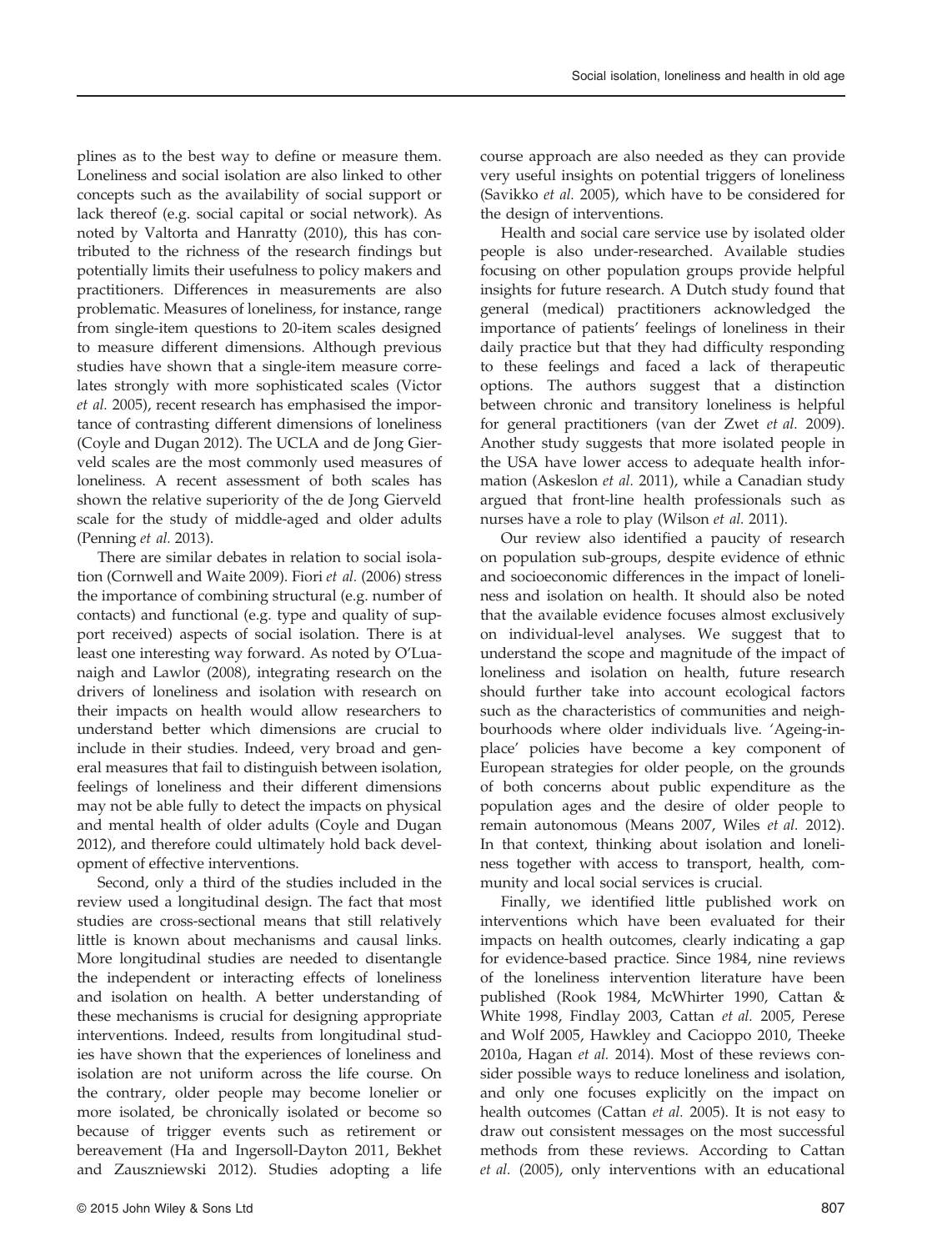element succeeded in reducing loneliness among older people, whereas one-to-one interventions were less successful. In contrast, Findlay (2003) found a positive effect only for one-to-one interventions. More recently, Hagan et al. (2014) have identified 17 studies relating to loneliness interventions. Out of these, four studies (three on new technologies such as web-based communications, one on group interventions) identified significant reductions in loneliness.

It was equally difficult to draw a consistent message from the evaluations considered in the present review. This is likely to be due to the difficulty of adequately measuring concepts as complex as social isolation and loneliness in old age. As noted above, the lack of exploration of the societal and policy contexts within which these interventions are operating also renders it difficult to draw firm conclusions about these interventions.

As the findings of further longitudinal research are becoming available, potential causal mechanisms have to be considered in the design of these interventions. A clear conceptual model of loneliness or isolation is also needed as different target populations will potentially respond differently to interventions aimed at reducing social or emotional loneliness. As noted by Hawkley and Cacioppo (2010), a crucial question is whether modifying the feeling of loneliness can have an impact on health. To date, the available evidence is insufficient to provide an answer, and this should be a priority for future research.

Our scoping review has both strengths and weaknesses. It covered a broad range of health outcomes and included both loneliness and isolation as risk factors for poor health in old age. However, it has two main limitations, with implications for the scope of the evidence covered. First, we only included studies with English language abstracts and we limited our search to western countries. A number of relevant articles focused on South Asian countries, for example, have been excluded from this review as the limited research available points to important cultural differences in the meaning and experience of loneliness and isolation (Rokach et al. 2001). Also, we did not include 'grey literature' or doctoral theses. Second, we conducted a scoping review and not a systematic literature review. In that sense, we did not assess or exclude papers based on their quality.

# Conclusion

Social isolation and loneliness are common among older people and can be both negatively associated with mental and physical health, although still relatively little is known about causal links. Our scoping

review has shown that a sizeable body of literature, coming from a variety of disciplines and making use of a range of methods, is focused on assessing the associations between isolation, loneliness and health. An important limitation to the development of the evidence base for both researchers and policy makers is the diversity of definitions and measurements. One way forward would be to pool the evidence from the literature on the drivers of isolation and loneliness in old age and the research on their impact on health, so that important domains and dimensions are measured. There is also a challenge in relation to interventions, as data are still very limited. To date, the evidence is not sufficient to determine whether modifying social isolation levels or feelings of loneliness will have an impact on subsequent health. Better understanding of the causal pathways through which loneliness and isolation affect health is needed to inform the development of appropriate interventions.

# Acknowledgements

This article presents independent research funded by the NIHR School for Social Care Research. The views expressed in this publication are those of the authors and not necessarily those of the NIHR School for Social Care Research or the Department of Health, NIHR or NHS.

# **References**

An asterisk (\*) indicates that the reference has been included in the scoping review.

- \*Aanes M.M., Mittelmark M.B. & Hetland J. (2010) Interpersonal stress and poor health: the mediating role of loneliness. European Psychologist 15 (1), 3–11.
- \*Adams K.B., Sanders S. & Auth E.A. (2004) Loneliness and depression in independent living retirement communities: risk and resilience factors. Aging & Mental Health  $8$  (6), 475–485.
- \*Alma M.A., Van der Mei S.F., Feitsma W.N., Groothoff J.W., Van Tilburg T.G. & Suurmeijer T.P. (2011) Loneliness and self-management abilities in the visually impaired elderly. Journal of Aging and Health 23 (5), 843–861.
- \*Alpass F.M. & Neville S. (2003) Loneliness, health and depression in older males. Aging & Mental Health 7 (3), 212–216.
- Arksey H. & O'Malley L. (2005) Scoping studies: towards a methodological framework. International Journal of Social Research Methodology 8 (1), 19–32.
- Askeslon N., Campo S. & Carter K. (2011) Completely isolated? Health information seeking among social isolates. Health Education and Behavior 38 (2), 116–122.
- \*Avlund K., Vass M., Lund R., Yamada Y. & Hendriksen C. (2008) Influence of psychological characteristics and social relations on receiving preventive home visits in older men and women. European Journal of Ageing 5 (3), 191–201.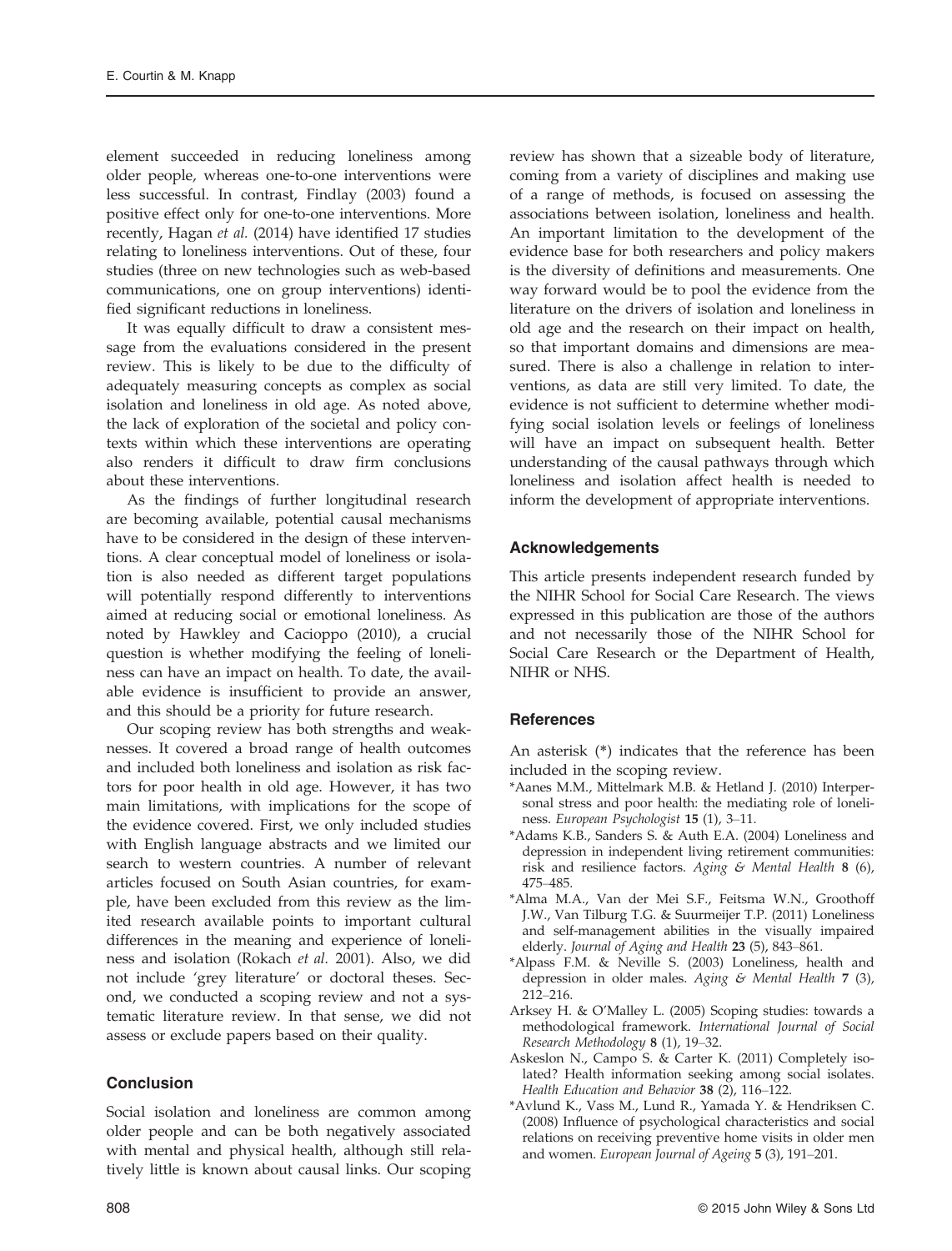- \*Ayalon L. & Shiovitz-Ezra S. (2011) The relationship between loneliness and passive death wishes in the second half of life. International Psychogeriatrics 23 (10), 1677–1685.
- \*Beeson R.A. (2003) Loneliness and depression in spousal caregivers of those with Alzheimer's disease versus noncaregiving spouses. Archives of Psychiatric Nursing 17 (3), 135–143.
- \*Beeson R., Horton-Deutsch S., Farran C. & Neundorfer M. (2000) Loneliness and depression in caregivers of persons with Alzheimer's disease or related disorders. Issues in Mental Health Nursing 21 (8), 779–806.
- \*Bekhet A.K. & Zauszniewski J.A. (2012) Mental health of elders in retirement communities: is loneliness a key factor? Archives of Psychiatric Nursing 26 (3), 214–224.
- \*Bisschop M.I., Kriegsman D.M.W., van Tilburg T.G., Penninx B.W.J.H., van Eijk J. & Deeg D.J.H. (2003) The influence of differing social ties on decline in physical functioning among older people with and without chronic diseases: the Longitudinal Aging Study Amsterdam. Aging Clinical and Experimental Research 15 (2), 164–173.
- \*Bisschop M.I., Kriegsman D.M.W., Beekman A.T.F. & Deeg D.J.H. (2004) Chronic diseases and depression: the modifying role of psychosocial resources. Social Science and Medicine 59 (4), 721–733.
- \*Brummett B.H., Barefoot J.C., Siegler I.C. et al. (2001) Characteristics of socially isolated patients with coronary artery disease who are at elevated risk for mortality. Psychosomatic Medicine 63 (2), 267–272.
- \*Burr J.A. & Lee H.J. (2013) Social relationships and dental care service utilization among older adults. Journal of Aging and Health 25 (2), 191–220.
- Cacioppo J.T., Hawkley L.C., Crawford L.E., Ernst J.M., Burleson M.H., Kowalewski R.B. et al. (2002) Loneliness and health: potential mechanisms. Psychosomatic Medicine 64 (3), 407–417.
- \*Cacioppo J.T., Hughes M.E., Waite L.J., Hawkley L.C. & Thisted R.A. (2006) Loneliness as a specific risk factor for depressive symptoms: cross-sectional and longitudinal analyses. Psychology and Aging 21 (1), 140–151.
- \*Cacioppo J.T., Hawkley L.C. & Thisted R.A. (2010) Perceived social isolation makes me sad: 5-year cross-lagged analyses of loneliness and depressive symptomatology in the chicago health, aging, and social relations study. Psychology and Aging 25 (2), 453–463.
- Cattan M. & White M. (1998) Developing evidence base health promotion for older people: a systematic review and survey of health promotion interventions targeting social isolation and loneliness among older people. Internet Journal of Health Promotion 13, 1–9.
- Cattan M., White M., Bond J. & Learmouth A. (2005) Preventing social isolation and loneliness among older people: a systematic review of health promotion interventions. Ageing and Society 25, 41–67.
- \*Cene C.W., Loehr L., Lin F.C., Hammond W.P., Foraker R.E., Rose K. et al. (2012) Social isolation, vital exhaustion, and incident heart failure: findings from the Atherosclerosis Risk in Communities Study. European Journal of Heart Failure 14 (7), 748–753.
- \*Conroy R.M., Golden J., Jeffares I., O'Neill D. & McGee H. (2010) Boredom-proneness, loneliness, social engagement and depression and their association with cognitive func-

tion in older people: a population study. Psychology, Health & Medicine 15 (4), 463–473.

- \*Cornwell E.Y. & Waite L.J. (2009) Social disconnectedness, perceived isolation, and health among older adults. Journal of Health and Social Behavior 50 (1), 31–48.
- \*Coyle C.E. & Dugan E. (2012) Social isolation, loneliness and health among older adults. Journal of Aging and Health 24 (8), 1346–1363.
- \*Dong X.Q., Chang E.S., Wong E. & Simon M. (2012) Perception and negative effect of loneliness in a Chicago Chinese population of older adults. Archives of Gerontology and Geriatrics 54 (1), 151–159.
- \*Drageset J., Eide G.E., Kirkevold M. & Ranhoff A.H. (2013a) Emotional loneliness is associated with mortality among mentally intact nursing home residents with and without cancer: a five-year follow-up study. Journal of Clinical Nursing 22 (1–2), 106–114.
- \*Drageset J., Eide G.E. & Ranhoff A.H. (2013b) Anxiety and depression among nursing home residents without cognitive impairment. Scandinavian Journal of Caring Sciences 27 (4), 872–881.
- \*Eng P.M., Rimm E.B., Fitzmaurice G. & Kawachi I. (2002) Social ties and change in social ties in relation to subsequent total and cause-specific mortality and coronary heart disease incidence in men. American Journal of Epidemiology 155 (8), 700–709.
- \*Fessman N. & Lester D. (2000) Loneliness and depression among elderly nursing home patients. International Journal of Aging & Human Development 51 (2), 137-141.
- Findlay R.A. (2003) Interventions to reduce social isolation amongst older people: where is the evidence? Ageing and Society 23 (5), 647–658.
- \*Fiori K.L., Antonucci T.C. & Cortina K.S. (2006) Social network typologies and mental health among older adults. Journals of Gerontology – Series B Psychological Sciences and Social Sciences 61 (1), 25–32.
- \*Friedmann E., Thomas S.A., Liu F., Morton P.G., Chapa D., Gottlieb S.S. et al. (2006) Relationship of depression, anxiety, and social isolation to chronic heart failure outpatient mortality. American Heart Journal 152 (5), 940–948.
- \*Gask L., Aseem S., Waquas A. & Waheed W. (2011) Isolation, feeling 'stuck' and loss of control: understanding persistence of depression in British Pakistani women. Journal of Affective Disorders 128 (1–2), 49–55.
- \*Giuli C., Spazzafumo L., Sirolla C., Abbatecola A.M., Lattanzio F. & Postacchini D. (2012) Social isolation risk factors in older hospitalized individuals. Archives of Gerontology and Geriatrics 55 (3), 580–585.
- \*Gleibs I.H., Haslam C., Jones J.M., Haslam S.A., McNeill J. & Connolly H. (2011) No country for old men? The role of a 'Gentlemen's Club' in promoting social engagement and psychological well-being in residential care. Aging  $\mathcal E$ Mental Health 15 (4), 456–466.
- \*Green A.F., Rebok G. & Lyketsos C.G. (2008) Influence of social network characteristics on cognition and functional status with aging. International Journal of Geriatric Psychiatry 23 (9), 972–978.
- \*Greenfield T.K., Rehm J. & Rogers J.D. (2002) Effects of depression and social integration on the relationship between alcohol consumption and all-cause mortality. Addiction 97 (1), 29–38.
- \*Grov C., Golub S.A., Parsons J.T., Brennan M. & Karpiak S.E. (2010) Loneliness and HIV-related stigma explain depression among older HIV-positive adults. AIDS Care-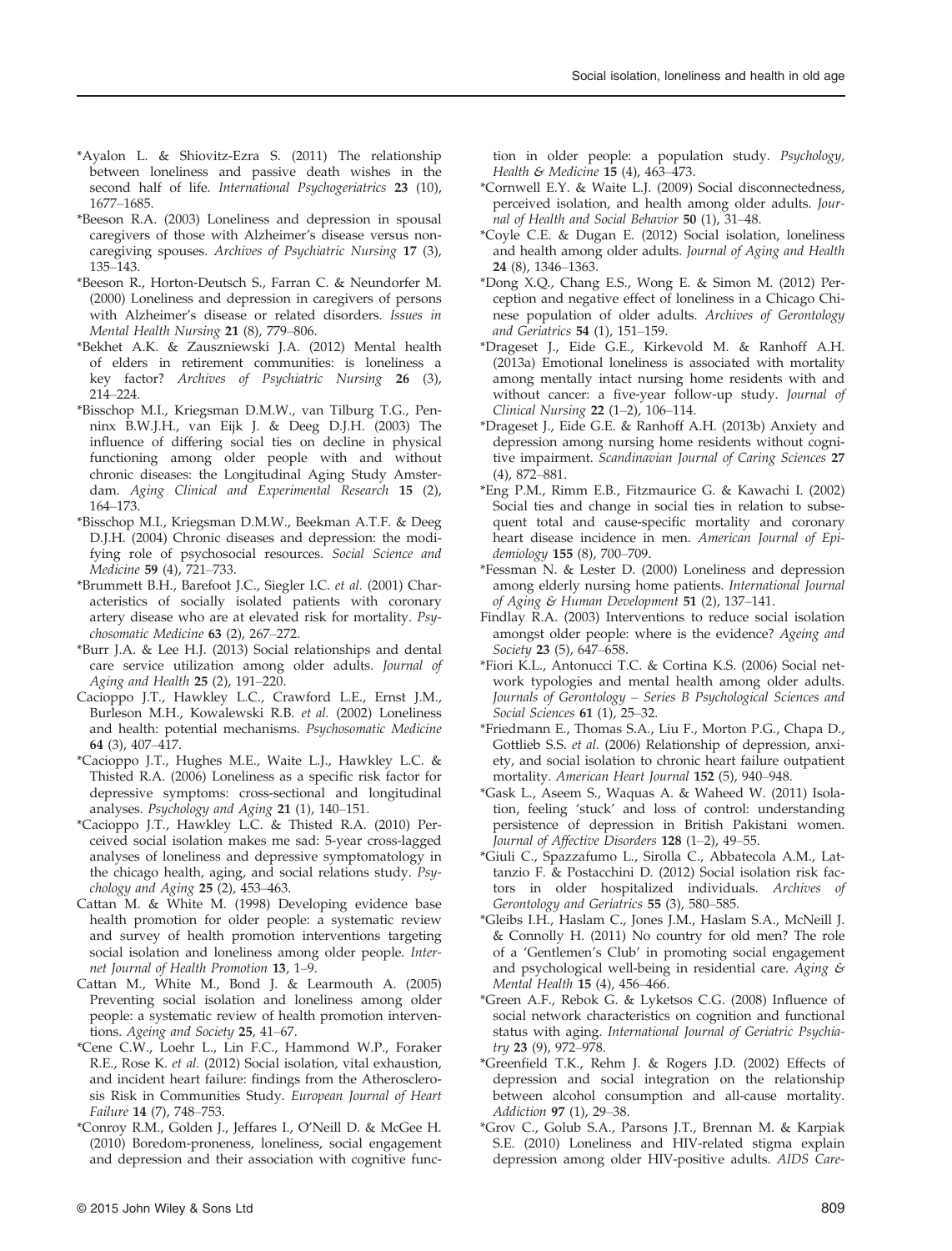Psychological and Socio-Medical Aspects of AIDS/HIV 22 (5), 630–639.

- \*Ha J.H. & Ingersoll-Dayton B. (2011) Moderators in the relationship between social contact and psychological distress among widowed adults. Aging & Mental Health 15 (3), 354–363.
- \*Hackett R.A., Hamer M., Endrighi R., Brydon L. & Steptoe A. (2012) Loneliness and stress-related inflammatory and neuroendocrine responses in older men and women. Psychoneuroendocrinology 37 (11), 1801–1809.
- Hagan R., Manktelow R., Taylor B.J. & Mallett J. (2014) Reducing loneliness amongst older people: a systematic search and narrative review. Aging  $\mathcal G$  Mental Health 18 (6), 683–693.
- \*Han J. & Richardson V.E. (2010) The relationship between depression and loneliness among homebound older persons: does spirituality moderate this relationship? Journal of Religion and Spirituality in Social Work 29 (3), 218–236.
- \*Hastings S.N., George L.K., Fillenbaum G.G., Park R.S., Burchett B.M. & Schmader K.E. (2008) Does lack of social support lead to more ED visits for older adults? American Journal of Emergency Medicine 26 (4), 454–461.
- Hawkley L.C. & Cacioppo J.T. (2010) Loneliness matters: a theoretical and empirical review of consequences and mechanisms. Annals of Behavioral Medicine 40, 218–227.
- \*Hawkley L.C., Masi C.M., Berry J.D. & Cacioppo J.T. (2006) Loneliness is a unique predictor of age-related differences in systolic blood pressure. Psychology and Aging 21 (1), 152–164.
- \*Hawkley L.C., Preacher K.J. & Cacioppo J.T. (2010a) Loneliness impairs daytime functioning but not sleep duration. Health Psychology 29 (2), 124–129.
- \*Hawkley L.C., Thisted R.A., Masi C.M. & Cacioppo J.T. (2010b) Loneliness predicts increased blood pressure: 5 year cross-lagged analyses in middle-aged and older adults. Psychology and Aging 25 (1), 132–141.
- \*Heikkinen R.-L. & Kauppinen M. (2004) Depressive symptoms in late life: a 10-year follow-up. Archives of Gerontology and Geriatrics 38 (3), 239–250.
- \*Holmen K. & Furukawa H. (2002) Loneliness, health and social network among elderly people-a follow-up study. Archives of Gerontology and Geriatics 35 (3), 261–274.
- Holt-Lunstad J., Smith T.B. & Layton J.B. (2010) Social relationships and mortality risk: a meta-analytic review. PLoS Medicine 7, 7.
- \*Holwerda T.J., Beekman A.T.F., Deeg D.J.H., Stek M.L., van Tilburg T.G., Visser P.J. et al. (2012) Increased risk of mortality associated with social isolation in older men: only when feeling lonely? Results from the Amsterdam Study of the Elderly (AMSTEL). Psychological Medicine 42 (4), 843–853.
- \*Jaremka L.M., Andridge R.R., Fagundes C.P., Alfano C.M., Povoski S.P., Lipari A.M. et al. (2013) Pain, depression, and fatigue: loneliness as a longitudinal risk factor. Health Psychology 19, 19.
- de Jong Gierveld J. (1987) Developing and testing a model of loneliness. Journal of Personality and Social Psychology 53, 119–128.
- \*Jongenelis K., Pot A.M., Eisses A.M.H., Beekman A.T.F., Kluiter H. & Ribbe M.W. (2004) Prevalence and risk indicators of depression in elderly nursing home patients: the AGED study. Journal of Affective Disorders 83 (2–3), 135–142.
- \*Kahlbaugh P.E., Sperandio A.J., Carlson A.L. & Hauselt J. (2011) Effects of playing wii on well-being in the elderly: physical activity, loneliness, and mood. Activities, Adaptation and Aging 35 (4), 331–344.
- \*Kamiya Y., Whelan B., Timonen V. & Kenny R.A. (2010) The differential impact of subjective and objective aspects of social engagement on cardiovascular risk factors. BMC Geriatrics 10, 81.
- \*Krause-Parello C.A. (2008) The mediating effect of pet attachment support between loneliness and general health in older females living in the community. Journal of Community Health Nursing 25 (1), 1–14.
- \*Krause-Parello C.A. (2012) Pet ownership and older women: the relationships among loneliness, pet attachment support, human social support, and depressed mood. Geriatric Nursing 33 (3), 194–203.
- \*Kvaal K., Halding A.G. & Kvigne K. (2013) Social provision and loneliness among older people suffering from chronic physical illness. A mixed-methods approach. Scandinavian Journal of Caring Sciences 28 (1), 104-111.
- \*La Grow S., Neville S., Alpass F. & Rodgers V. (2012) Loneliness and self-reported health among older persons in New Zealand. Australasian Journal on Ageing 31 (2), 121–123.
- \*Lefrancois R., Leclerc G., Hamel S. & Gaulin P. (2000) Stressful life events and psychological distress of the very old: does social support have a moderating effect? Archives of Gerontology and Geriatrics 31 (3), 243–255.
- \*Losada A., Marquez-Gonzalez M., Garcia-Ortiz L., Gomez-Marcos M.A., Fernandez-Fernandez V. & Rodriguez-Sanchez E. (2012) Loneliness and mental health in a representative sample of community-dwelling spanish older adults. Journal of Psychology 146 (3), 277–292.
- \*Luo Y., Hawkley L.C., Waite L.J. & Cacioppo J.T. (2012) Loneliness, health, and mortality in old age: a national longitudinal study. Social Science & Medicine 74 (6), 907–914.
- Marengoni A., Winblad B., Karp A. & Fratiglioni L. (2008) Prevalence of chronic diseases and multimorbidity among the elderly population in Sweden. American Journal of Public Health  $98(7)$ , 1198-1200.
- \*Martina C.M.S. & Stevens N.L. (2006) Breaking the cycle of loneliness? Psychological effects of a friendship enrichment program for older women. Aging & Mental Health 10 (5), 467–475.
- McWhirter B.T. (1990) Loneliness: a review of the current literature, with implications for counseling and research. Journal of Counseling and Development 68, 417–422.
- Means R. (2007) Safe as houses? Ageing in place and vulnerable older people in the UK. Social Policy & Administration 41 (1), 65-85.
- \*Michael Y.L., Berkman L.F., Colditz G.A. & Kawachi I. (2001) Living arrangements, social integration, and change in functional health status. American Journal of Epidemiology 153 (2), 123–131.
- Mistry R., Rosansky J., McGuire J., McDermott C. & Jarvik L. (2001) Social isolation predicts re-hospitalization in a group of older American veterans enrolled in the UPBEAT Program. Unified Psychogeriatric Biopsychosocial Evaluation and Treatment. International Journal of Geriatric Psychiatry 16 (10), 950–959.
- \*Murberg T.A. (2004) Long-term effect of social relationships on mortality in patients with congestive heart fail-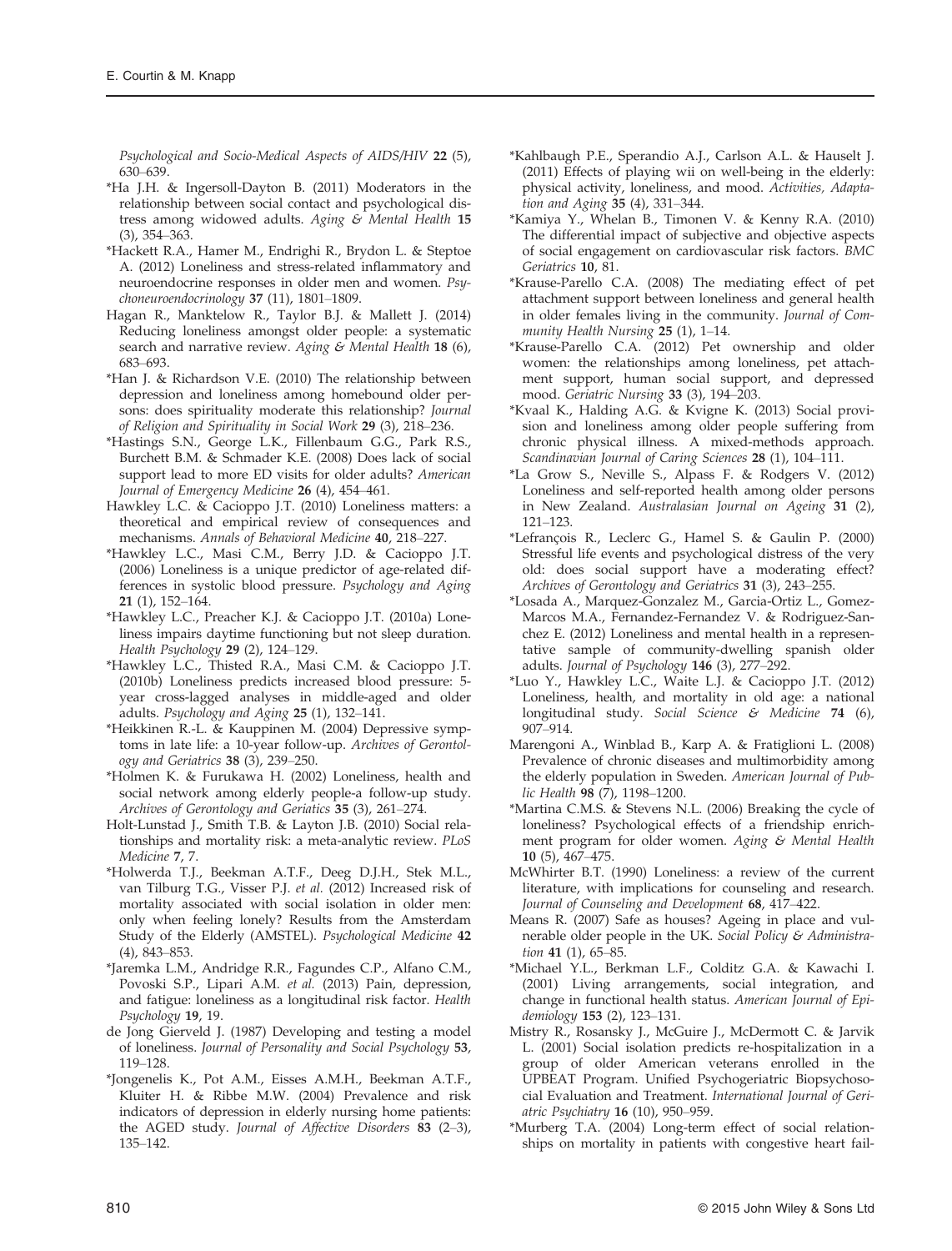ure. International Journal of Psychiatry in Medicine 34 (3), 207–217.

- \*Newall N.E.G., Chipperfield J.G., Bailis D.S. & Stewart T.L. (2013) Consequences of loneliness on physical activity and mortality in older adults and the power of positive emotions. Health Psychology 32 (8), 921–924.
- \*Nezlek J.B., Richardson D.S., Green L.R. & Schatten-Jones E.C. (2002) Psychological well-being and day-to-day social interaction among older adults. Personal Relationships 9 (1), 57–71.
- \*Norman G.J., Hawkley L., Ball A., Berntson G.G. & Cacioppo J.T. (2013) Perceived social isolation moderates the relationship between early childhood trauma and pulse pressure in older adults. International Journal of Psychophysiology 88 (3), 334–338.
- \*Nummela O., Seppänen M. & Uutela A. (2011) The effect of loneliness and change in loneliness on self-rated health (SRH): a longitudinal study among aging people. Archives of Gerontology and Geriatrics 53 (2), 163–167.
- O'Luanaigh C. & Lawlor B.A. (2008) Loneliness and the health of older people. International Journal of Geriatric Psychiatry 23, 1213–1221.
- \*O'Luanaigh C., O'Connell H., Chin A.V., Hamilton F., Coen R., Walsh C. et al. (2011) Loneliness and vascular biomarkers: the Dublin Healthy Ageing Study. International Journal of Geriatric Psychiatry 27 (1), 83–88.
- \*O'Luanaigh C., O'Connell H., Chin A.V., Hamilton F., Coen R., Walsh C. et al. (2012) Loneliness and cognition in older people: the Dublin Healthy Ageing study. Aging & Mental Health 16 (3), 347–352.
- \*Ong A.D., Rothstein J.D. & Uchino B.N. (2012) Loneliness accentuates age differences in cardiovascular responses to social evaluative threat. Psychology and Aging 27 (1), 190–198.
- \*Park N.S., Jang Y.R., Lee B.S., Haley W.E. & Chiriboga D.A. (2013) The mediating role of loneliness in the relation between social engagement and depressive symptoms among older Korean Americans: do men and women differ? Journals of Gerontology Series B-Psychological Sciences and Social Sciences 68 (2), 193–201.
- \*Parsons J.G.M., Sheridan N., Rouse P., Robinson E. & Connolly M. (2013) A randomized controlled trial to determine the effect of a model of restorative home care on physical function and social support among older people. Archives of Physical Medicine and Rehabilitation 94 (6), 1015–1022.
- \*Patterson A.C. & Veenstra G. (2010) Loneliness and risk of mortality: a longitudinal investigation in Alameda County, California. Social Science & Medicine 71 (1), 181–186.
- \*Paul C., Ayis S. & Ebrahim S. (2006) Psychological distress, loneliness and disability in old age. Psychology, Health and Medicine 11 (2), 221–232.
- Pawson R. (2002) Evidence-based policy: the promise of 'realist synthesis'. Evaluation 8 (3), 340–358.
- Penning M., Liu G. & Chou P. (2013) Measuring loneliness among middle-aged and older adults: the UCLA and de Jong Gierveld Loneliness Scales. Social Indicators Research 18 (3), 1–20.
- Peplau L. & Perlman D. (1982) Perspectives on loneliness. In: L. Peplau & D. Perlman (Eds) Loneliness: a sourcebook of current theory, research and therapy, pp. 1–18. Wiley-Interscience, New York.
- Perese E. & Wolf M. (2005) Combating loneliness among people with severe mental illness: social network inter-

ventions' characteristics, effectiveness and applicability. Issues in Mental Health Nursing 26, 591–609.

- \*Perissinotto C.M., Stijacic Cenzer I. & Covinsky K.E. (2012) Loneliness in older persons: a predictor of functional decline and death. Archives of Internal Medicine 172 (14), 1078–1083.
- \*Poulin J., Deng R., Ingersoll T.S., Witt H. & Swain M. (2012) Perceived family and friend support and the psychological well-being of American and Chinese elderly persons. Journal of Cross-Cultural Gerontology 27 (4), 305–317.
- \*Rodriguez C.J., Elkind M.S., Clemow L., Jin Z., Di Tullio M., Sacco R.L. et al. (2011) Association between social isolation and left ventricular mass. American Journal of Medicine 124 (2), 164–170.
- Rokach A. et al. (2001) The effects of culture on the meaning of loneliness. Social Indicators Research 53 (1), 17–31.
- Rook K.S. (1984) Promoting social bonding: strategies for helping the lonely and socially isolated. American Psychologist 39, 1389–1407.
- \*Routasalo P.E., Tilvis R.S., Kautiainen H. & Pitkala K.H. (2009) Effects of psychosocial group rehabilitation on social functioning, loneliness and well-being of lonely, older people: randomized controlled trial. Journal of Advanced Nursing 65 (2), 297–305.
- Russell D.W. (1996) UCLA Loneliness Scale (Version 3): reliability, validity, and factor structure. Journal of Personality Assessment 66 (1), 20–40.
- \*Savikko N., Routasalo P., Tilvis R.S., Strandberg T.E. & Pitkälä K.H. (2005) Predictors and subjective causes of loneliness in an aged population. Archives of Gerontology and Geriatrics  $41$  (3),  $22\overline{3} - \overline{2}33$ .
- \*Shankar A., McMunn A., Banks J. & Steptoe A. (2011) Loneliness, social isolation, and behavioral and biological health indicators in older adults. Health Psychology 30 (4), 377–385.
- \*Shankar A., Hamer M., McMunn A. & Steptoe A. (2013) Social isolation and loneliness: relationships with cognitive function during 4 years of follow-up in the English Longitudinal Study of Ageing. Psychosomatic Medicine 75 (2), 161–170.
- \*Sjoberg L., Ostling S., Falk H., Sundh V., Waern M. & Skoog I. (2013) Secular changes in the relation between social factors and depression: a study of two birth cohorts of Swedish septuagenarians followed for 5 years. Journal of Affective Disorders 150 (2), 245–252.
- \*Smith T.F. & Hirdes J.R. (2009) Predicting social isolation among geriatric psychiatry patients. International Psychogeriatrics  $21$  (1),  $50-59$ .
- \*Smith M.L. & Rosen D. (2009) Mistrust and self-isolation: barriers to social support for older adult methadone clients. Journal of Gerontological Social Work 52 (7), 653–667.
- \*Sorkin D., Rook K.S. & Lu J.L. (2002) Loneliness, lack of emotional support, lack of companionship, and the likelihood of having a heart condition in an elderly sample. Annals of Behavioral Medicine 24 (4), 290–298.
- \*Stafford M., Gardner M., Kumari M., Kuh D. & Ben-Shlomo Y. (2013) Social isolation and diurnal cortisol patterns in an ageing cohort. Psychoneuroendocrinology 3 (13), 252–257.
- \*Stek M.L., Vinkers D.J., Gussekloo J., Beekman A.T.F., van der Mast R.C. & Westendorp R.G.J. (2005) Is depression in old age fatal only when people feel lonely? American Journal of Psychiatry 162 (1), 178–180.